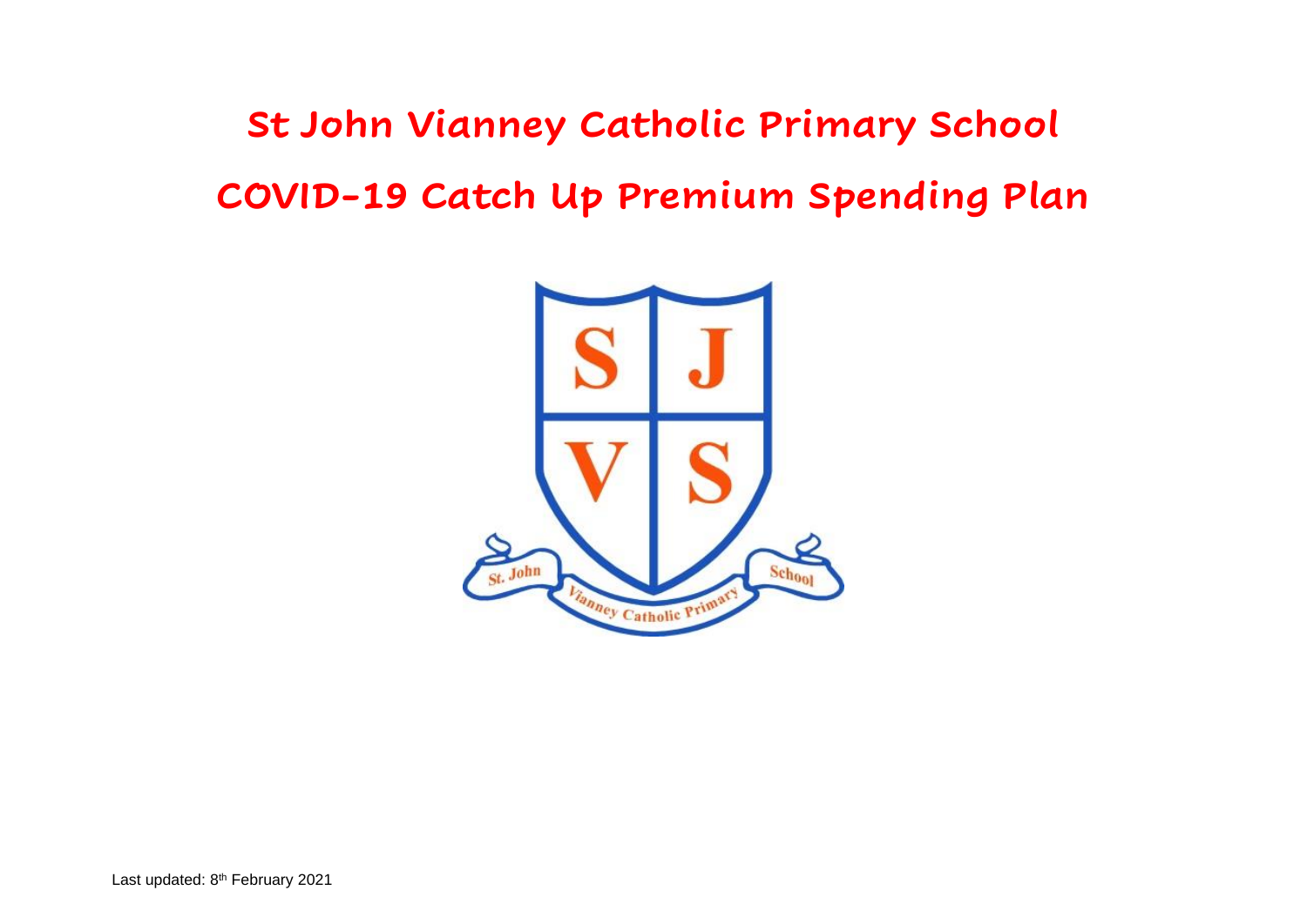## **Catch-up plan**

| School name:                    | <b>St John Vianney Catholic Primary School</b>                                                                                                                                                                                                                                                                                                                                                                               |  |  |  |  |  |  |  |
|---------------------------------|------------------------------------------------------------------------------------------------------------------------------------------------------------------------------------------------------------------------------------------------------------------------------------------------------------------------------------------------------------------------------------------------------------------------------|--|--|--|--|--|--|--|
| Academic year:                  | 2020 - 2021                                                                                                                                                                                                                                                                                                                                                                                                                  |  |  |  |  |  |  |  |
| Total number of pupils on roll: | 199                                                                                                                                                                                                                                                                                                                                                                                                                          |  |  |  |  |  |  |  |
| Total catch-up budget:          | £6634<br>£5306<br>£15,920<br>£3980<br><b>Second installment:</b><br><b>Third installment:</b><br><b>First installment:</b>                                                                                                                                                                                                                                                                                                   |  |  |  |  |  |  |  |
|                                 | The first payment relates to 3/12 <sup>th</sup> of the total allocation and is based on October 19 pupil<br>numbers. This payment will show on your October budget monitor on code 9018.<br>The second payment is due in the Spring term and will be based October 20 pupil numbers. The<br>second payment will relate to 4/12ths of the total allocation.<br>The final 5/12ths payment will be paid during the Summer term. |  |  |  |  |  |  |  |
| Date of review:                 | <b>July 2021</b>                                                                                                                                                                                                                                                                                                                                                                                                             |  |  |  |  |  |  |  |

# **Teaching and whole-school strategies**

| <b>Action</b>                                   | <b>Intended outcome</b>                                                                                                                                                                                | <b>Estimated impact</b>                                                                                                                  | <b>Cost</b> | <b>Staff lead</b>        | <b>Comments</b> |
|-------------------------------------------------|--------------------------------------------------------------------------------------------------------------------------------------------------------------------------------------------------------|------------------------------------------------------------------------------------------------------------------------------------------|-------------|--------------------------|-----------------|
| <b>The Write Stuff</b><br><b>Jane Considine</b> | To upskill teachers in<br>the teaching of writing<br>and ensure they are in a<br>strong position to drive<br>rapid progress for all<br>pupils, particularly those<br>who are SEND and Pupil<br>Premium | For writing attainment to be<br>in line with National<br>outcomes.<br>An improved rate of<br>progress for children across<br>the school. | £1449.98    | <b>Anne-Louise Friar</b> |                 |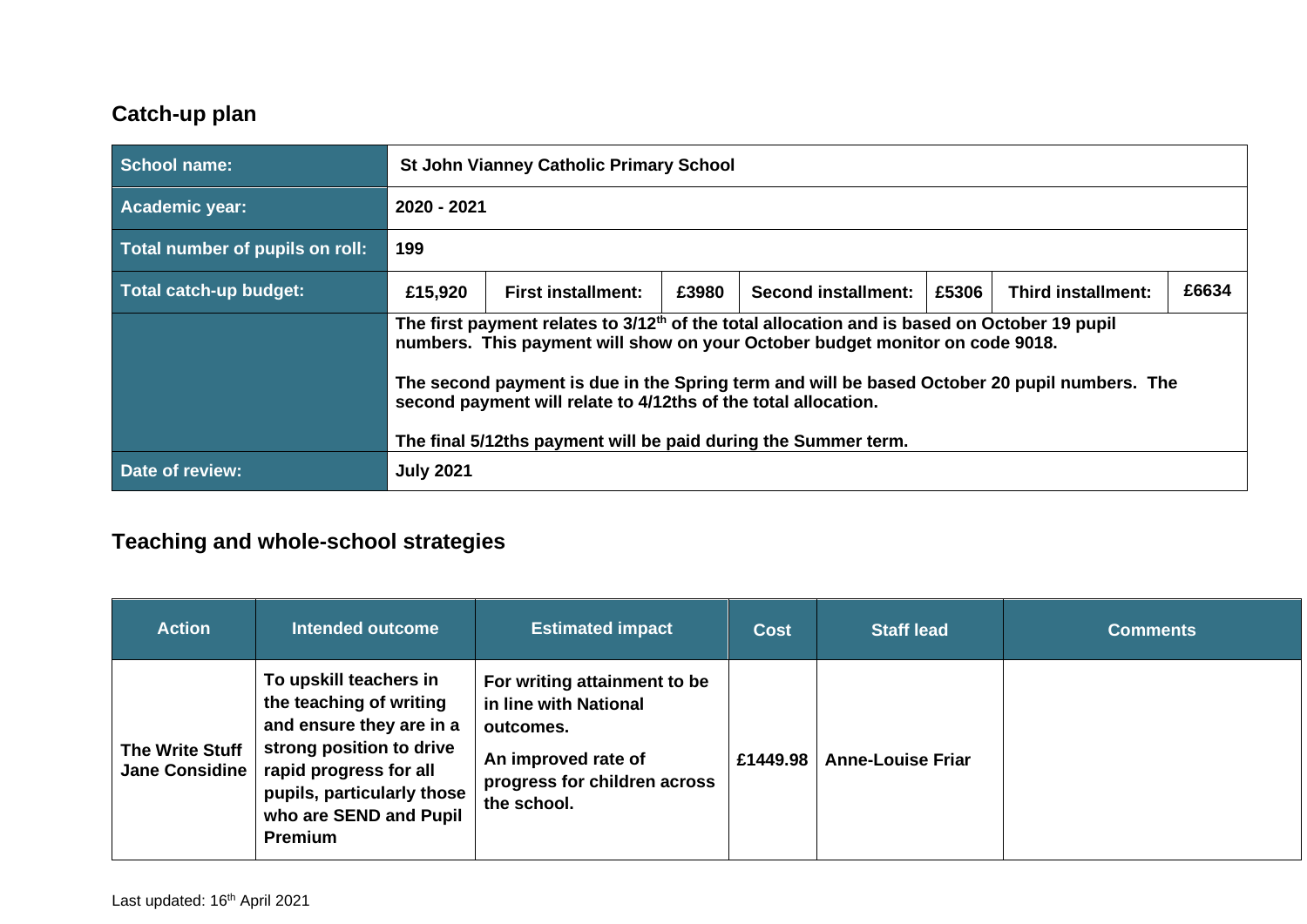| <b>Seesaw</b><br>Learning<br>Journal                                                                                 | To ensure children have<br>full access and support<br>with remote learning,<br>including effective<br>parental engagement<br>and once returned, with<br>homework and shared<br>activities online.                                                                                                            | At least expected progress<br>of individuals and whole<br>school through effective<br>engagement with remote<br>learning and homework.<br><b>Effective parental</b><br>engagement to allow for<br>maximum impact from<br>home-school partnerships. | £700.00  | <b>Christina Day/Sara</b><br><b>Philbin-Smith</b> |  |
|----------------------------------------------------------------------------------------------------------------------|--------------------------------------------------------------------------------------------------------------------------------------------------------------------------------------------------------------------------------------------------------------------------------------------------------------|----------------------------------------------------------------------------------------------------------------------------------------------------------------------------------------------------------------------------------------------------|----------|---------------------------------------------------|--|
| <b>National</b><br><b>Foundation for</b><br><b>Educational</b><br><b>Research</b><br>(NFER) Suite of<br><b>Tests</b> | To baseline and<br>measure exact progress<br>from September, to<br>December 2020 and<br>moving forward to show<br>clear progress<br>throughout the<br>remainder of the<br>academic year. To<br>clearly identify gaps in<br>learning from GAPS<br>analysis to allow for<br>targeted teaching and<br>learning. | Gaps in learning will be<br>clearly identified as well as<br>children who are not making<br>at least expected progress.<br><b>Targeted teaching and</b><br>interventions will ensure<br>rapid progress can be made.                                | £800.00  | <b>Anne-Louise Friar</b>                          |  |
| <b>Total spend:</b>                                                                                                  |                                                                                                                                                                                                                                                                                                              |                                                                                                                                                                                                                                                    | £2949.98 |                                                   |  |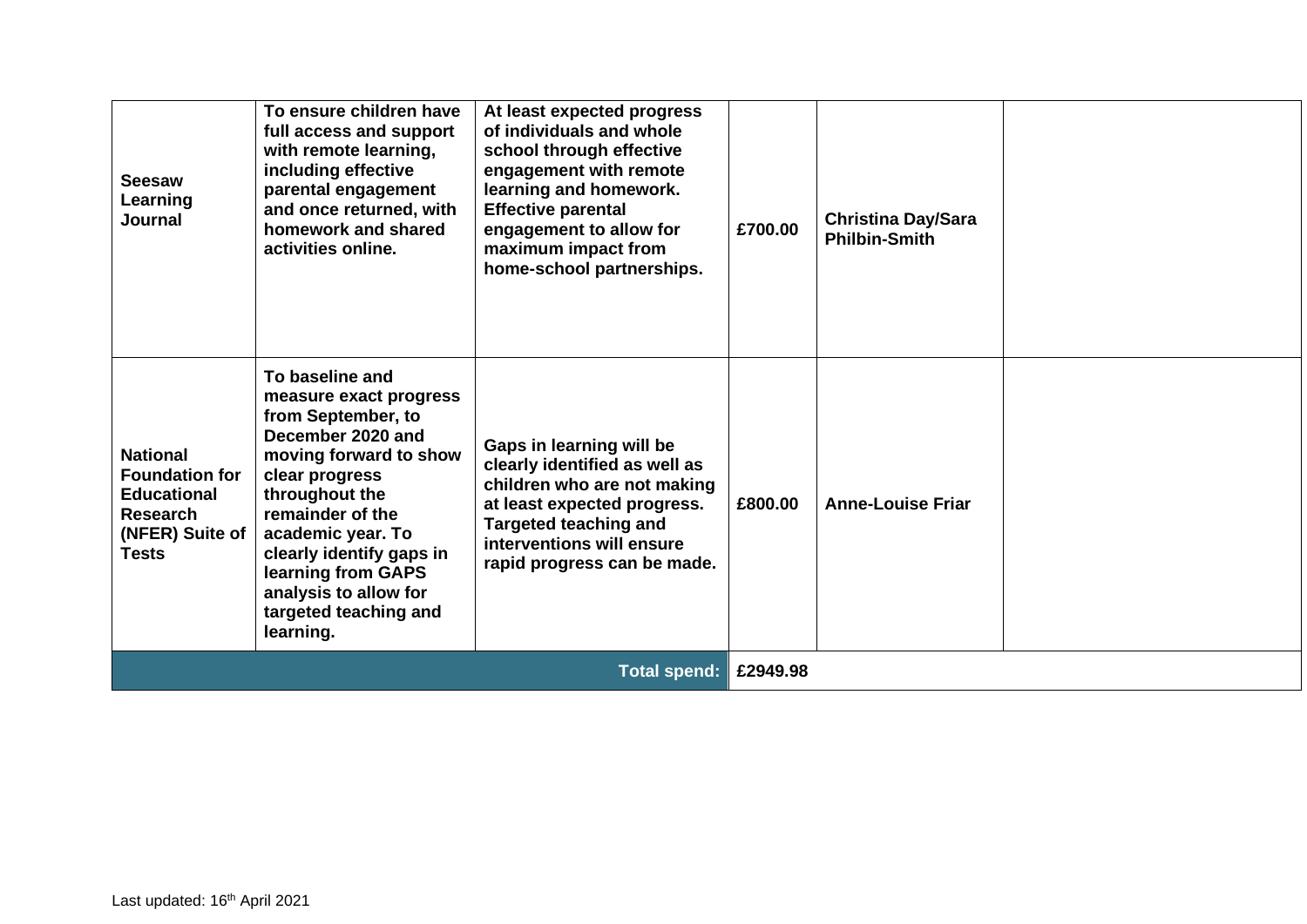## **Targeted support**

| <b>Action</b>                                                               | <b>Intended outcome</b>                                                                                                                                                                                                  | <b>Estimated impact</b>                                                                                                                                                                         | <b>Cost</b> | <b>Staff lead</b>                  | <b>Comments</b>                                                                                                                                              |
|-----------------------------------------------------------------------------|--------------------------------------------------------------------------------------------------------------------------------------------------------------------------------------------------------------------------|-------------------------------------------------------------------------------------------------------------------------------------------------------------------------------------------------|-------------|------------------------------------|--------------------------------------------------------------------------------------------------------------------------------------------------------------|
| To purchase<br><b>Reading Plus</b><br><b>Online</b><br>Reading<br>programme | To develop children's<br>reading from the right<br>level and push progress<br>from altered starting<br>points, including<br>carefully measuring<br>progress                                                              | Children will make rapid<br>progress and be more in line<br>with their peers following<br>input from this programme.                                                                            | £2512.50    | Julia Percy, Lois<br><b>Murray</b> | Initially, Year 6 children will be<br>targeted, as they need to be high-<br>school-ready and able to access<br>the curriculum – reading is a key<br>to this. |
| <b>National</b><br><b>Tutoring</b><br>Programme                             | To target children for<br>catch up following<br>missed education,<br>bespoke to their<br>individual needs,<br>including in particular,<br>children with existing<br>vulnerabilities (including<br>SEND and PP children). | Children will make expected<br>or better than expected<br>progress as a result if the 15<br>hours of tutoring, plugging<br>the gaps that have been<br>identified through careful<br>assessment. | £2265.00    | <b>Anne-Louise Friar</b>           | The vast majority of children<br>being targeted are SEND and/or in<br>receipt of Pupil Premium funding.                                                      |
|                                                                             |                                                                                                                                                                                                                          |                                                                                                                                                                                                 |             |                                    |                                                                                                                                                              |
| <b>Total spend:</b>                                                         |                                                                                                                                                                                                                          |                                                                                                                                                                                                 | £4777.50    |                                    |                                                                                                                                                              |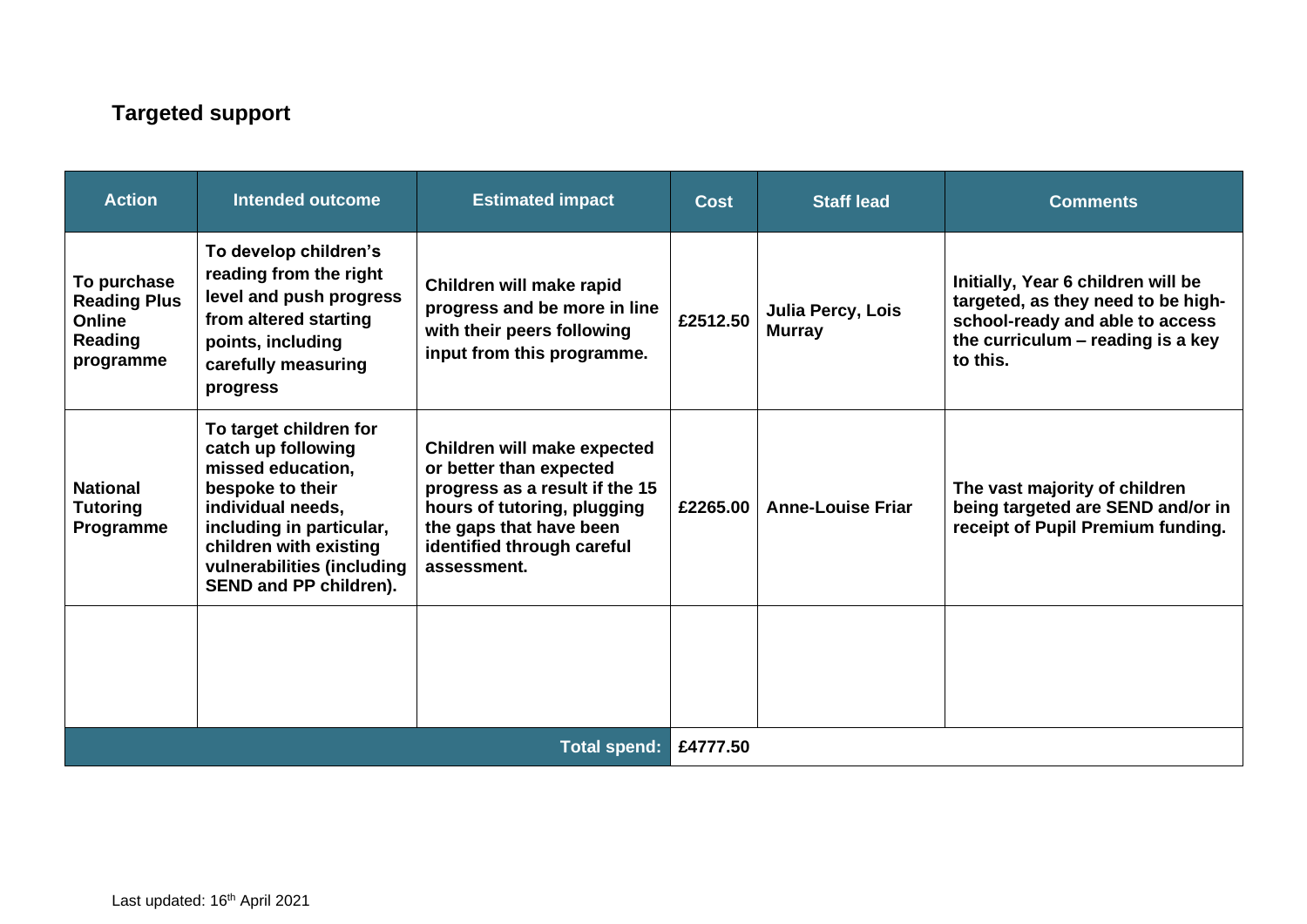## **Wider strategies**

| <b>Action</b>                                                                                        | <b>Intended outcome</b>                                                                                                                 | <b>Estimated impact</b>                                                                                                                                            | <b>Cost</b> | <b>Staff lead</b>         | <b>Comments</b> |
|------------------------------------------------------------------------------------------------------|-----------------------------------------------------------------------------------------------------------------------------------------|--------------------------------------------------------------------------------------------------------------------------------------------------------------------|-------------|---------------------------|-----------------|
| <b>Purchase of</b><br><b>Samsung</b><br><b>Tablets to</b><br>access online<br>learning<br>programmes | <b>Multiple learning</b><br>benefits from access<br>to up-to-date<br>programmes, targeted<br>to meet the needs of<br>individual pupils. | Rapid progress from access<br>to key curriculum<br>innovations and<br>enhancements to the<br>curriculum provided through<br>online applications and<br>programmes. | £6735.00    | <b>Sara Philbin Smith</b> |                 |
|                                                                                                      |                                                                                                                                         |                                                                                                                                                                    | £           |                           |                 |
|                                                                                                      |                                                                                                                                         |                                                                                                                                                                    | £           |                           |                 |
| <b>Total spend:</b>                                                                                  |                                                                                                                                         |                                                                                                                                                                    | £6735.00    |                           |                 |